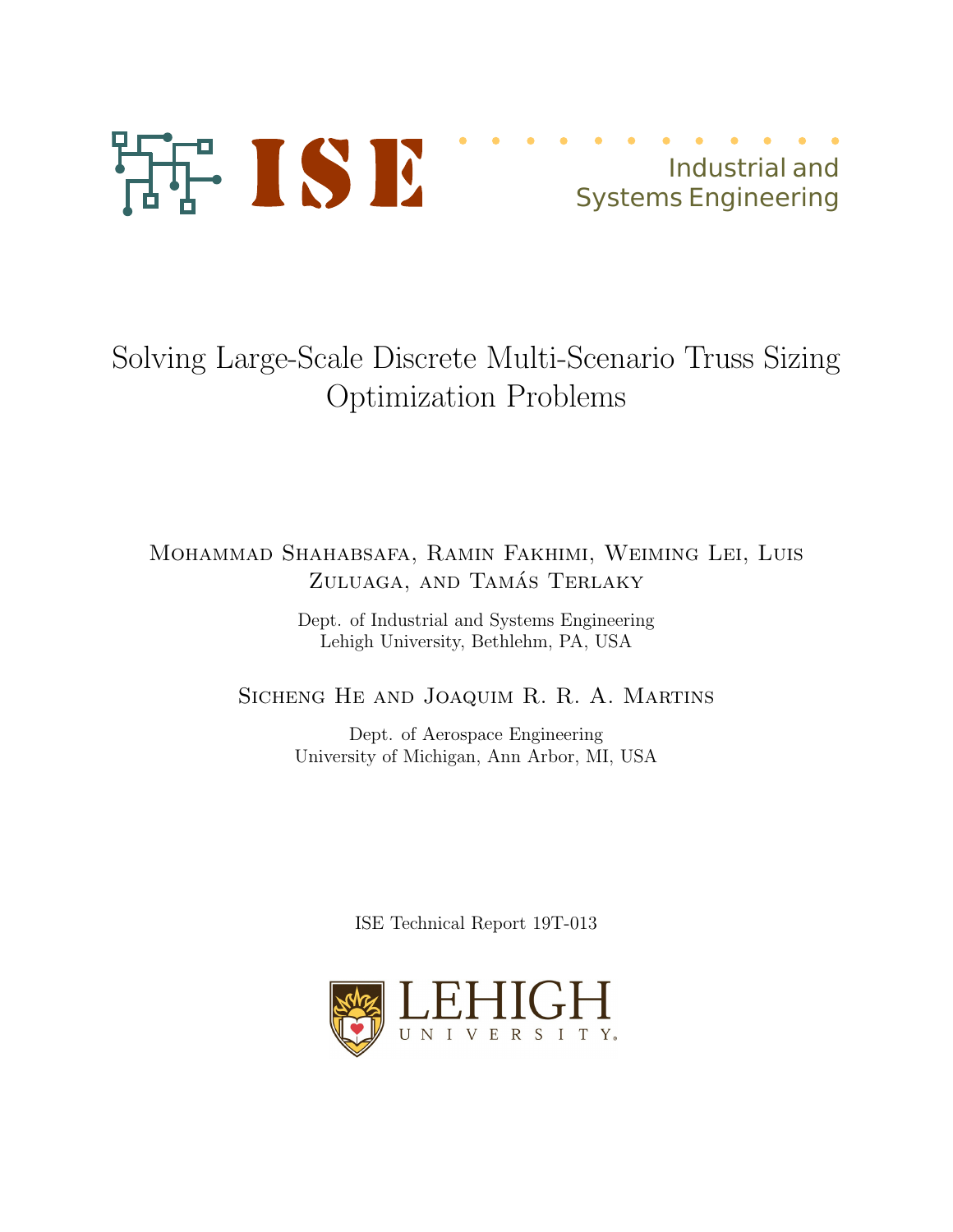### Solving Large-Scale Discrete Multi-Scenario Truss Sizing Optimization Problems

Mohammad Shahabsafa · Ramin Fakhimi · Weiming Lei · Sicheng He · Luis Zuluaga · Joaquim R. R. A. Martins · Tamás Terlaky

Abstract Discrete Multi-Scenario Truss Sizing Optimization problems (MSTSO) are challenging to solve due to their combinatorial, nonlinear, and non-convex nature. We show two important characteristics of the feasible set of MSTSO problems. First, given a feasible truss structure for the continuous MSTSO problem and the ray corresponding to that feasible structure, we prove the feasibility of the solutions along that up to the boundary of the feasible set. Second, we prove that a truss structure that withstands a set of external force scenarios, also withstands any convex combination of those external force scenarios. We use these two characteristics to extend the Neighborhood Search Mixed Integer Linear Optimization (NS-MILO) algorithm to solve large-scale discrete MSTSO problems. We demonstrate through extensive computational experiments that the NS-MILO algorithm with a reasonable time budget provides high-quality solutions for largescale MSTSO problems.

Keywords Truss Sizing Optimization · Multi-Scenario Truss Design Optimization · Mixed Integer Linear Optimization · Euler buckling constraints

#### 1 Introduction

Truss structures are widely used in a variety of applications. A truss design problem is concerned with the optimal selection the topology, and sizing of the bars. In Truss Sizing Optimization (TSO) problems, the truss topology is given and the cross sectional areas of bars are to be decided [\(Dorn et al.,](#page-13-0) [1964\)](#page-13-0). In real world applications, a truss structure should withstand different circumstances i.e., different loading conditions. Multi-Scenario Truss Sizing Optimization (MSTSO) problems consider a TSO problem under multiple external load scenarios. It is

Sicheng He · Joaquim R. R. A. Martins Department of Aerospace Engineering, University of Michigan

Mohammad Shahabsafa · Ramin Fakhimi · Weiming Lei · Luis Zuluaga · Tamás Terlaky Department of Industrial and Systems Engineering, Lehigh University, Harold S. Mohler Laboratory, 200 West Packer Avenue, Bethlehem, PA 18015-1582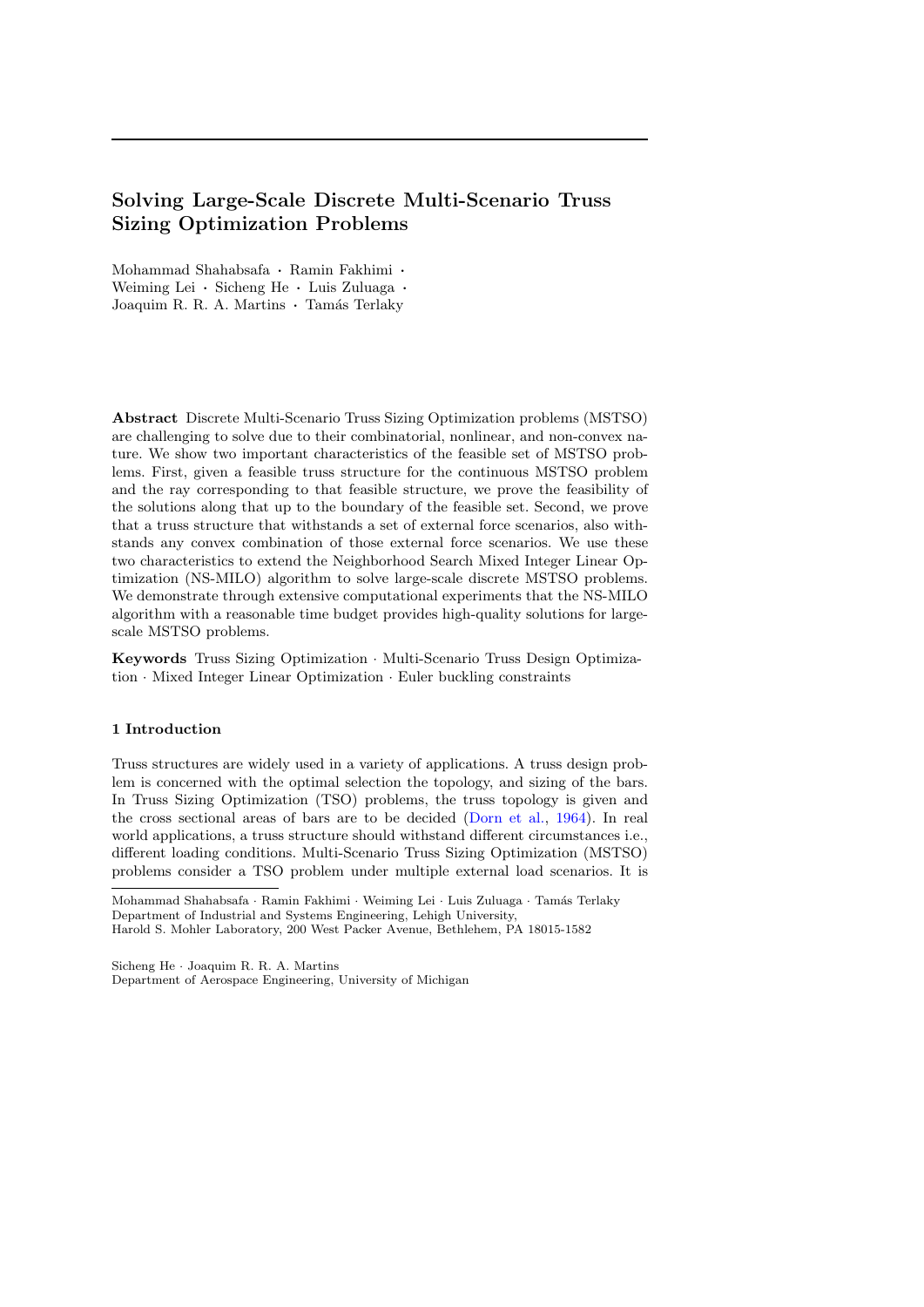worth mentioning that multi-load TSO problems are different from MSTSO problems. Multi-load TSO problems refers to the problems where multiple external forces are exerted on the structure at once while in multi-load scenario TSO problems, the structure must withstand different load conditions [\(Bendsøe et al.,](#page-13-1) [1995\)](#page-13-1). In other words, in a multi-load scenario TSO problems, a structure is under different load scenarios. In TSO problems, cross-sectional areas can be selected from a continuous or a discrete set.

[Mellaert et al.](#page-14-0) [\(2016\)](#page-14-0) proposed a Mixed Integer Linear Optimization (MILO) model for single scenario TSO problems considering displacement constraints, member constraints, and joint constraints. [Shahabsafa et al.](#page-14-1) [\(2018\)](#page-14-1) proposed a Mixed Integer Linear Optimization (MILO) model for single scenario TSO problems with weight minimization objective function. They considered additional physical constraints such as Hooke's law and Euler buckling constraints. In Truss Topology Design (TTD) problems, potential bars can take zero cross-sectional areas. [Mela](#page-14-2) [\(2014\)](#page-14-2) suggested a MILO model for Multiple Loading Scenarios of Truss Topology Design and Sizing Optimization (MTTDSO) problems considering physical constraints. [Achtziger](#page-13-2) [\(1998\)](#page-13-2) studied the MTTDSO problem with the objective of minimizing the maximum compliance of load scenarios.

There is another class of problems that can be reformulated as MSTSO namely when the structure is under uncertain loading scenarios ( $Lg$  et al., [2009\)](#page-14-3). Stochastic optimization is a mathematical approach to deal with uncertainty by considering discrete random variables in the problem. In special cases, a stochastic problem can be transformed into a multiple load scenarios problem [\(Csbfalvi,](#page-13-3) [2018\)](#page-13-3). [Alvarez](#page-13-4) [and Carrasco](#page-13-4) [\(2005\)](#page-13-4) demonstrated that the minimum expected compliance under stochastic loading scenarios coincides with the dual of a special convex minimax problem. They proved that the expected compliance minimization is equivalent to multiload problem with specific finite set of multiple load scenarios. [Makrodi](#page-14-4)[mopoulos et al.](#page-14-4) [\(2010\)](#page-14-4) proposed a new compliance-based objective for the truss design problem under multiple load scenarios. Their model minimizes the summation of the maximum strain energy of the structure. They proved that, in kinematically stable and determinate structures, the proposed problem is equivalent to a weight minimization problem.

It is worth mentioning uncertainty in loading scenarios can be modeled using robust optimization instead of stochastic optimization [\(Calafiore and Dabbene,](#page-13-5) [2008;](#page-13-5) [Zhao and Wang,](#page-14-5) [2014\)](#page-14-5). In these cases the problem cannot typically be reformulated as MSTSO problem. [Kanno and Takewaki](#page-14-6) [\(2006\)](#page-14-6) applied the quadratic embedding method of uncertainty and the S-procedure and reformulated the problem as a nonlinear semidefinite optimization problem. [Dunning et al.](#page-13-6) [\(2011\)](#page-13-6) considered uncertainties in loading magnitude and direction in the compliance minimization problem. They applied an analytical approach for normally distributed external forces, and converted the robust problem to a multiple load scenarios problem. [Liu and Gea](#page-14-7) [\(2018\)](#page-14-7) proposed a new continuous formulation for TTDSO problems where bars are under uncertain forces. The ellipsoid-bounded uncertainty comes from both loading direction and amplitude. The objective is to minimize the maximum compliance.

In this article, we focus on truss sizing optimization problems. We extend the TSO model proposed by [Shahabsafa et al.](#page-14-1) [\(2018\)](#page-14-1) to formulate minimum-weight MSTSO problems considering force balance equations, Hook's law, yield stress bounds, displacement bounds, and Euler buckling constraints. Then, we present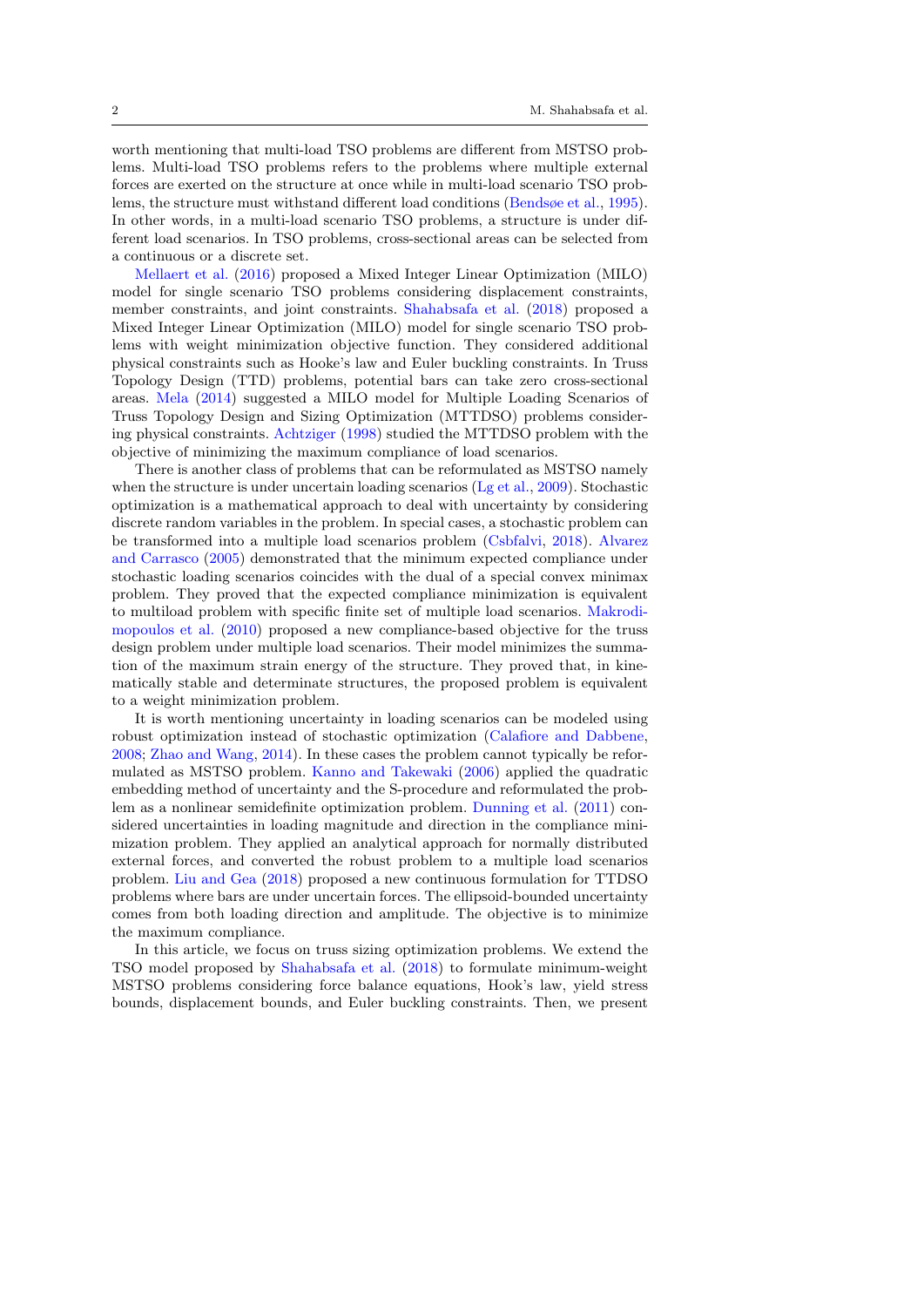two important characteristics of the feasible set of MSTSO problems. Given a feasible truss structure for the continuous MSTSO problem, we prove that any multiple of the vector of cross-sectional areas that satisfies the upper bounds is also feasible for the problem when the multiplier is grater than one. We also prove that a truss structure feasible for all load scenarios is also feasible for any convex combination of those external forces. MSTSO problems become unsolvable as the size of the truss grows. We extend the Neighborhood Search Mixed Integer Linear Optimization (NS-MILO) method, that is developed by [Shahabsafa et al.](#page-14-1) [\(2018\)](#page-14-1), to solve discrete MSTSO problems, and through extensive computational results demonstrate that the extended NS-MILO algorithm is able to solve large-scale MSTSO problems.

The article is organized as follows. In Section [2,](#page-3-0) we formally introduce the multi-scenario continuous and discrete truss sizing optimization problem. In Section [3,](#page-5-0) we present two important properties of the feasible set of multi-scenario truss sizing optimization problems...

#### <span id="page-3-0"></span>2 Problem description

In this article, we are considering TSO problems with multiple load scenarios. We reformulate MSTSO problems by extending the TSO model introduced by [Shahabsafa et al.](#page-14-1) [\(2018\)](#page-14-1).

Let  $m$  and  $n$  denote the number of bars and degrees of freedom of the ground structure, respectively. The dimension of the space is denoted by  $d (d = 2, 3)$ . We assume that each node is either fixed in all directions or pinned. Let  $\mathcal{I} = \{1, \ldots, m\}$ be the index set of the bars of the ground structure and let  $\mathcal{H} = \{1, \ldots, t\}$ represent the index set of the external force scenarios, where  $t$  denotes the number of the external force scenarios.

Vector  $x \in \mathbb{R}_{++}^m$  denotes the cross-sectional areas of the bars, where  $\mathbb{R}_{++}^m$  is the m-dimensional space of strictly positive vectors. Let  $f^h \in \mathbb{R}^n$ , for  $h \in \mathcal{H}$ , denote the vector of the (multi-load) external force in scenario  $h$ . Note that external forces are exerted on the nodes of the truss structure. Let  $q^h \in \mathbb{R}^m$ , for  $h \in \mathcal{H}$ , represent the vector of the internal forces of scenario  $h$ . The relationship between the external forces and internal forces are governed by the following equations:

$$
Rq^h = f^h, \quad h \in \mathcal{H}.
$$

The stress on bar  $i \in \mathcal{I}$  in scenario  $h \in \mathcal{H}$  is denoted by  $\sigma_i^h$ , and is defined as

$$
\sigma_i^h = \frac{q_i^h}{x_i}
$$

<span id="page-3-1"></span>.

Let  $R \in \mathbb{R}^{n \times m}$  be the topology matrix of the truss structure. Let  $u^h \in \mathbb{R}^n$  and  $\Delta l^h \in \mathbb{R}^m$ , for  $h \in \mathcal{H}$ , be the nodal displacements and the elongations of the bars in scenario h, respectively. The relationship between the nodal displacements and the elongations of the bars is as follows:

$$
\Delta l^h = R^T u^h, \quad h \in \mathcal{H}.
$$
 (1)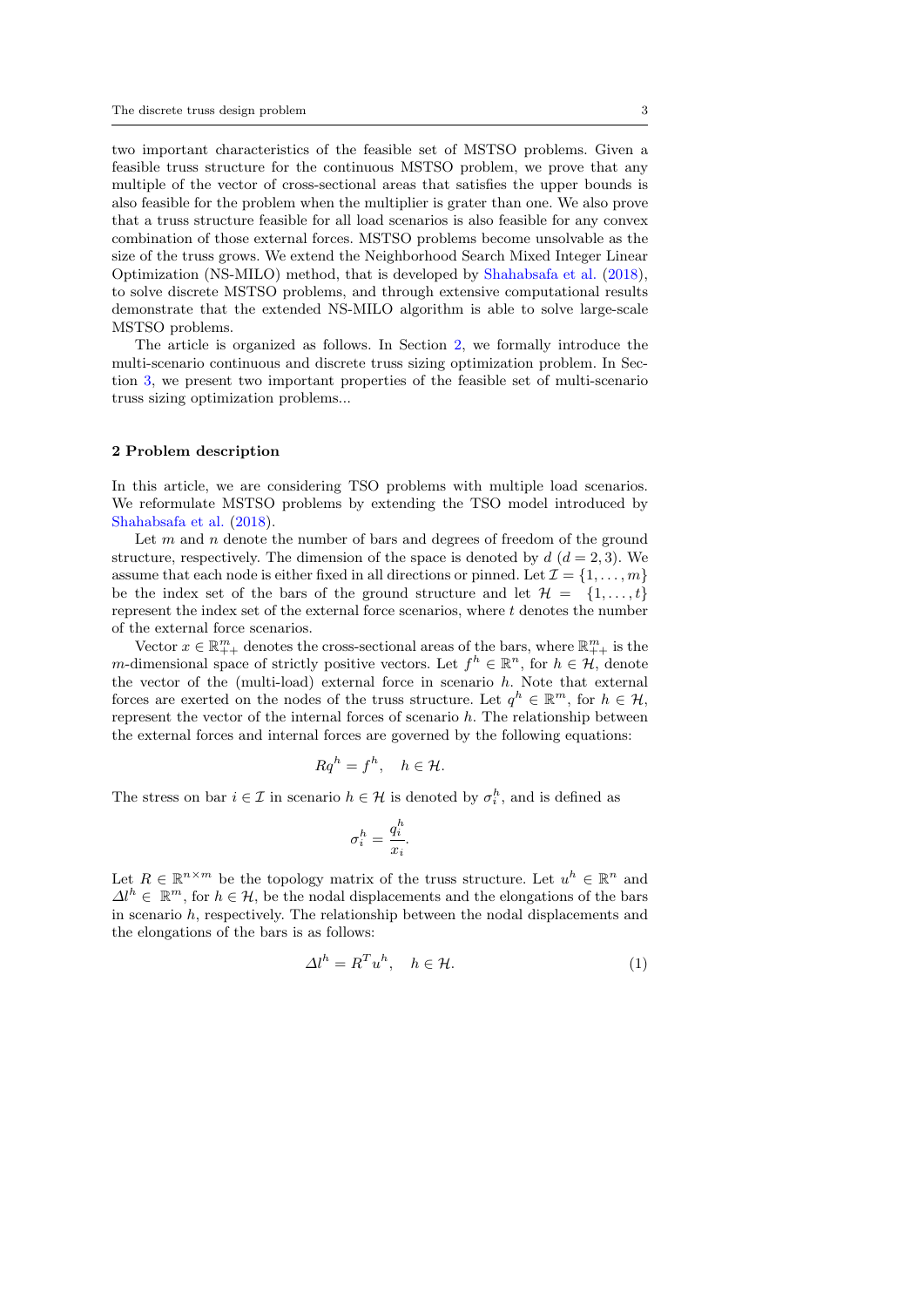Let  $E_i$  and  $l_i$ , for  $i \in \mathcal{I}$ , be the Young's modulus and the length of bar  $i \in \mathcal{I}$ , respectively. The Hooke's law governs the relationship between the stress and elongation of the bars; namely

<span id="page-4-2"></span>
$$
\sigma_i^h = \frac{E_i}{l_i} \Delta l_i^h, \quad i \in \mathcal{I}, h \in \mathcal{H}.
$$
 (2)

We assume that the cross-sectional areas of the bars are circular. Let  $\gamma_i = \pi E_i / 4l_i^2$ for all  $i \in \mathcal{I}$ . The Euler buckling constraints are written as

$$
\sigma_i^h + \gamma_i x_i \ge 0, \quad i \in \mathcal{I}, h \in \mathcal{H}.
$$

Let  $\sigma^{\min}, \sigma^{\max} \in \mathbb{R}^m$  be the lower and upper bounds on the stress of the bars. Note that  $\sigma^{\min} < 0 < \sigma^{\max}$ . Let  $x^{\min}$  and  $x^{\max}$  be the lower and upper bounds on the bars' cross-sectional areas. Note that  $u^{\min} < 0 < u^{\max}$ . Also, let  $u^{\min}$  and  $u^{\max}$  denote the lower and upper bounds of the nodal displacements, respectively. Note that  $u^{\min}, \sigma^{\max} \in \mathbb{R}^m$ 

Let  $\rho$  be the density of the material used to construct the truss structure. The objective is to minimize the total weight of the structure which is equal to  $\rho l^T x$ . The continuous MSTSO problem can be formulated as follows:

$$
\begin{array}{llll}\n\min & \rho l^T x, \\
\text{s.t.} & Rq^h & = f^h, \\
R^T u^h & = \Delta l^h, \\
\frac{E_i}{l_i} \Delta l_i^h - \sigma_i^h = 0, \\
q_i^h - x_i \sigma_i^h = 0, \\
\sigma_i^h + \gamma_i x_i & \geq 0, \\
u^{\min} & \leq u^h \leq u^{\max}, \quad h \in \mathcal{H}, \\
u^{\min} & \leq \sigma^h \leq \sigma^{\max}, \quad h \in \mathcal{H}, \\
x^{\min} & \leq x \leq x^{\max}.\n\end{array}\n\tag{3}
$$

In model [\(3\)](#page-4-0), it is assumed that cross-sectional areas of the bars are continuous decision variables. However, in practice, bars take values only from a predefined discrete set because of manufacturing and economic restrictions. Without loss of generality, we may assume that the number of candidate sizes is the same for all the bars. Furthermore, for ease of presentation, we assume that all the bars have the same set  $S$  of potential cross-sectional areas. Let  $S$  be the set of possible non-zero cross-sectional areas of the bars defined as:

<span id="page-4-1"></span><span id="page-4-0"></span>
$$
\mathcal{S} = \{s_1, s_2, \ldots, s_v\},\
$$

where  $0 < s_1 < s_2 < \ldots < s_v$  and v is the cardinality of set S. Let  $\mathcal{K} = \{1, \ldots, v\}$ denote the set of indices corresponding to the discrete set  $S$ . The cross-sectional area of bar i, for  $i \in \mathcal{I}$ , takes values from the set S in the discrete MSTSO problem. We extend the incremental model proposed by [Shahabsafa et al.](#page-14-1) [\(2018,](#page-14-1) Section 2.2) for discrete single-scenario TSO problems, to discrete MSTSO problems. Let  $\bar{\mathcal{K}} = \{1, \ldots, v-1\}$  and  $\delta_k = s_{k+1} - s_k$  for  $k \in \bar{\mathcal{K}}$ . The incremental formulation of TSO problem with the discrete set of cross-sectional areas is as follows:

$$
x_i = \sum_{k \in \bar{\mathcal{K}}} \delta_k z_{ik}, \quad i \in \mathcal{I},
$$
  
\n
$$
z_{ik} \le z_{i,k-1}, \quad i \in \mathcal{I}, \ k \in \bar{\mathcal{K}} \setminus \{1\},
$$
  
\n
$$
z_{ik} \in \{0,1\}, \quad i \in \mathcal{I}, \ k \in \bar{\mathcal{K}}.
$$
\n
$$
(4)
$$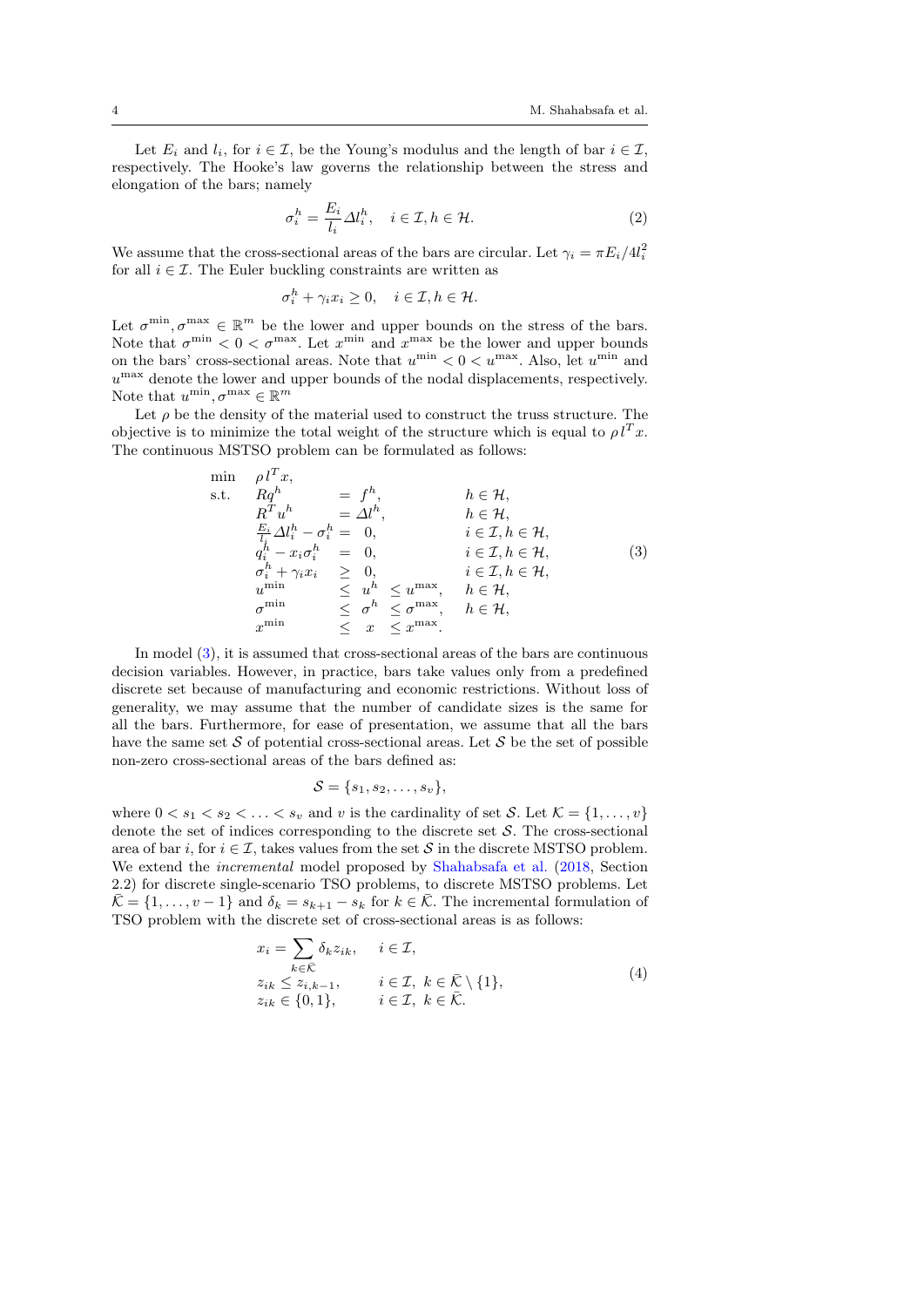In the incremental formulation [\(4\)](#page-4-1), if  $z_{i1} = 0$ , then  $x_i = s_1$ . If  $z_{ik} = 1$  and  $z_{i,k+1} = 0$ , then  $x_i = s_{i,k+1}$ . If  $z_{iv} = 1$ , then  $x_i = s_v$ .

Let  $\sigma_{ik}^h$ , for  $i \in \mathcal{I}, k \in \mathcal{K}$  and  $h \in \mathcal{H}$ , be the stress on bar i in scenario h if  $x_i = s_k$ , that is  $\overline{\phantom{a}}$ 

$$
\sigma_{ik}^h = \begin{cases} \lambda_i \Delta l_i^h, & \text{if } x_i = s_k; \\ 0, & \text{otherwise.} \end{cases}
$$

Notice that  $\sigma_i^h = \sum_{k \in \mathcal{K}} \sigma_{ik}^h$ . The following set of constraints enforce yield stress and Euler buckling constraints:

$$
\max\left(-\gamma_i s_1, \sigma_i^{\min}\right)(1-z_{i1}) \leq \sigma_{i1}^h \leq \sigma_i^{\max}\left(1-z_{i1}\right), \qquad i \in \mathcal{I}, h \in \mathcal{H},
$$
  
\n
$$
\max\left(-\gamma_i s_k, \sigma_i^{\min}\right)(z_{i,k-1}-z_{ik}) \leq \sigma_{i k}^h \leq \sigma_i^{\max}\left(z_{i,k-1}-z_{ik}\right), i \in \mathcal{I}, k \in \bar{\mathcal{K}} \setminus \{1\}, h \in \mathcal{H},
$$
  
\n
$$
\max\left(-\gamma_i s_v, \sigma_i^{\min}\right) z_{i,v-1} \leq \sigma_{iv}^h \leq \sigma_i^{\max} z_{i,v-1}, \qquad i \in \mathcal{I}, h \in \mathcal{H}.
$$

The discrete MSTSO problem can then be formulated as:

$$
\begin{array}{llll}\n\min & \rho l^T x, & \text{s.t.} & Rq^h & & \text{s.t.} & Rq^h & & \text{s.t.} & Rq^h & & \text{s.t.} & Rq^h & & \text{s.t.} & Rq^h & & \text{s.t.} & h \in \mathcal{H}, & \text{h} \in \mathcal{H}, & h \in \mathcal{H}, & h \in \mathcal{H}, & h \in \mathcal{H}, & h \in \mathcal{H}, & h \in \mathcal{H}, & h \in \mathcal{H}, & h \in \mathcal{H}, & h \in \mathcal{H}, & h \in \mathcal{H}, & h \in \mathcal{H}, & h \in \mathcal{H}, & h \in \mathcal{H}, & h \in \mathcal{H}, & h \in \mathcal{H}, & h \in \mathcal{H}, & h \in \mathcal{H}, & h \in \mathcal{H}, & h \in \mathcal{H}, & h \in \mathcal{H}, & h \in \mathcal{H}, & h \in \mathcal{H}, & h \in \mathcal{H}, & h \in \mathcal{H}, & h \in \mathcal{H}, & h \in \mathcal{H}, & h \in \mathcal{H}, & h \in \mathcal{H}, & h \in \mathcal{H}, & h \in \mathcal{H}, & h \in \mathcal{H}, & h \in \mathcal{H}, & h \in \mathcal{H}, & h \in \mathcal{H}, & h \in \mathcal{H}, & h \in \mathcal{H}, & h \in \mathcal{H}, & h \in \mathcal{H}, & h \in \mathcal{H}, & h \in \mathcal{H}, & h \in \mathcal{H}, & h \in \mathcal{H}, & h \in \mathcal{H}, & h \in \mathcal{H}, & h \in \mathcal{H}, & h \in \mathcal{H}, & h \in \mathcal{H}, & h \in \mathcal{H}, & h \in \mathcal{H}, & h \in \mathcal{H}, & h \in \mathcal{H}, & h \in \
$$

In Section [3,](#page-5-0) we present two important characteristics of the feasible set of the continuous MSTSO problem [\(3\)](#page-4-0), one of which holds for the discrete MSTSO [\(5\)](#page-5-1) as well.

#### <span id="page-5-0"></span>3 Theoretical properties of MSTSO problems

In this section, we present two important characteristics of the feasible set of the MSTSO problems. These properties are then used in extending the NS-MILO algorithm [\(Shahabsafa et al.,](#page-14-1) [2018\)](#page-14-1) to solve discrete MSTSO problems [4.](#page-8-0)

Let  $F$  be the feasible set of the continuous MSTSO problem [\(3\)](#page-4-0) and let  $(x, u, \Delta l, \sigma, q) \in \mathcal{F}$  be a feasible solution for problem [\(3\)](#page-4-0) where

<span id="page-5-2"></span><span id="page-5-1"></span>
$$
u := (u^1, \dots, u^t), \qquad u^h \in \mathbb{R}^n, \quad h \in \mathcal{H},
$$
  
\n
$$
\Delta l := (\Delta l^1, \dots, \Delta l^t), \quad \Delta l^h \in \mathbb{R}^m, \quad h \in \mathcal{H},
$$
  
\n
$$
\sigma := (\sigma^1, \dots, \sigma^t), \qquad \sigma^h \in \mathbb{R}^m, \quad h \in \mathcal{H},
$$
  
\n
$$
q := (q^1, \dots, q^t), \qquad q^h \in \mathbb{R}^m, \quad h \in \mathcal{H}.
$$
\n(6)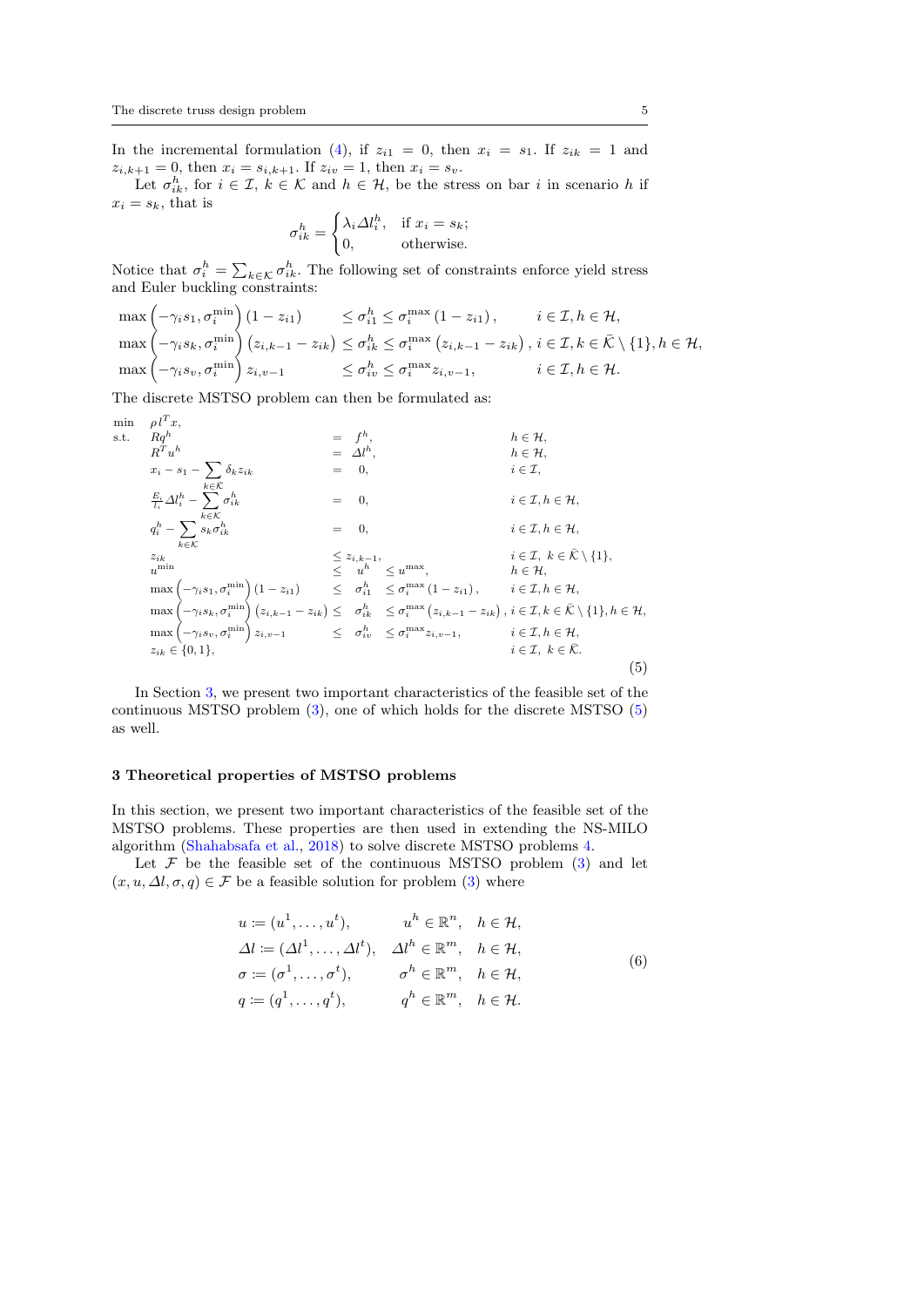Let  $X$  denote the m-dimensional subspace of the bars' cross-sectional areas. Additionally, let  $\mathcal{F}_{\mathcal{X}}$  denote the orthogonal projection of the feasible set  $\mathcal F$  on subspace  $\mathcal{X}, \text{ i.e., } \mathcal{F}_{\mathcal{X}} = \{x \in \mathbb{R}_{++}^m : \exists u, \Delta l, \sigma, q \text{ s.t. } (x, u, \Delta l, \sigma, q) \in \mathcal{F}\}.$  The truss structure corresponding to cross-sectional area  $x \in \mathbb{R}^m$  is referred as *structure x*.

#### 3.1 Feasibility along rays

In this section, we prove that if structure  $x$  is feasible for the continuous MSTSO problem [\(3\)](#page-4-0) and  $\alpha > 1$ , then ray  $\alpha x$  is feasible for problem (3), if  $\alpha x$  is within the bounds of the cross-sectional areas of the feasible set.

<span id="page-6-1"></span>**Theorem 1** Let  $x \in \mathcal{F}_{\mathcal{X}}$  and  $\alpha > 1$ . If  $\alpha x \leq x^{\max}$ , then  $\alpha x \in \mathcal{F}_{\mathcal{X}}$ .

*Proof* As  $x \in \mathcal{F_X}$ , there exists  $(u, \Delta l, \sigma, q)$  such that  $(x, u, \Delta l, \sigma, q) \in \mathcal{F}$ , as defined in [\(6\)](#page-5-2). Let  $\bar{x} = \alpha x$ , and let  $(\bar{u}, \overline{\Delta l}, \bar{\sigma}, \bar{q})$  be defined as follows:

<span id="page-6-0"></span>
$$
\bar{u}^{h} = \frac{1}{\alpha} u^{h}, \qquad \forall h \in \mathcal{H},
$$
  
\n
$$
\overline{\Delta l}^{h} = \frac{1}{\alpha} \Delta l^{h}, \quad \forall h \in \mathcal{H},
$$
  
\n
$$
\bar{\sigma}^{h} = \frac{1}{\alpha} \sigma^{h}, \qquad \forall h \in \mathcal{H},
$$
  
\n
$$
\bar{q}^{h} = q^{h}, \qquad \forall h \in \mathcal{H}.
$$
\n(7)

From  $(1)$ ,  $(2)$  and  $(7)$ , we have

$$
\overline{\Delta l}^h = \frac{1}{\alpha} R^T u^h = R^T \bar{u}^h, \qquad h \in \mathcal{H},
$$
  

$$
\bar{\sigma}_i^h = \frac{1}{\alpha} \frac{E_i}{l_i} \Delta l_i^h = \frac{E_i}{l_i} \overline{\Delta l}_i^h, \quad i \in \mathcal{I}, h \in \mathcal{H}.
$$

If  $\sigma_i^h \geq 0$  for  $h \in \mathcal{H}$ , then we have  $\bar{\sigma}_i^h + \gamma_i \bar{x}_i \geq 0$ . Also, if  $\sigma_i^h < 0, h \in \mathcal{H}$ , then we have

$$
\bar{\sigma}_i^h + \gamma_i \bar{x}_i = \frac{1}{\alpha} \sigma_i^h + \gamma_i \alpha x_i \ge \sigma_i^h + \gamma_i x_i \ge 0
$$

Furthermore,  $x^{\min} \leq x \leq \alpha x = \bar{x} \leq x^{\max}$ , where the last inequality holds by the assumption. Note that if  $u^h \geq 0, h \in \mathcal{H}$ , then

$$
u^{\min} \le 0 \le \frac{u^h}{\alpha} = \overline{u}^h \le u^h \le u^{\max}
$$

Also, if  $u^h < 0, h \in \mathcal{H}$ , then

$$
u^{\mathrm{min}} \leq u^h \leq \frac{u^h}{\alpha} = \overline{u}^h \leq 0 \leq u^{\mathrm{max}}
$$

Similarly, one can show  $\sigma^{\min} \leq \bar{\sigma}^h \leq \sigma^{\max}$ . Thus, we conclude that  $(\bar{x}, \bar{u}, \overline{\Delta l}, \bar{\sigma}, \bar{q})$ is feasible for problem  $(3)$ .

Note that Theorem [1](#page-6-1) does not hold for the discrete MSTSO problem [5,](#page-5-1) since the feasible set of problem [\(5\)](#page-5-1) is discrete and finite.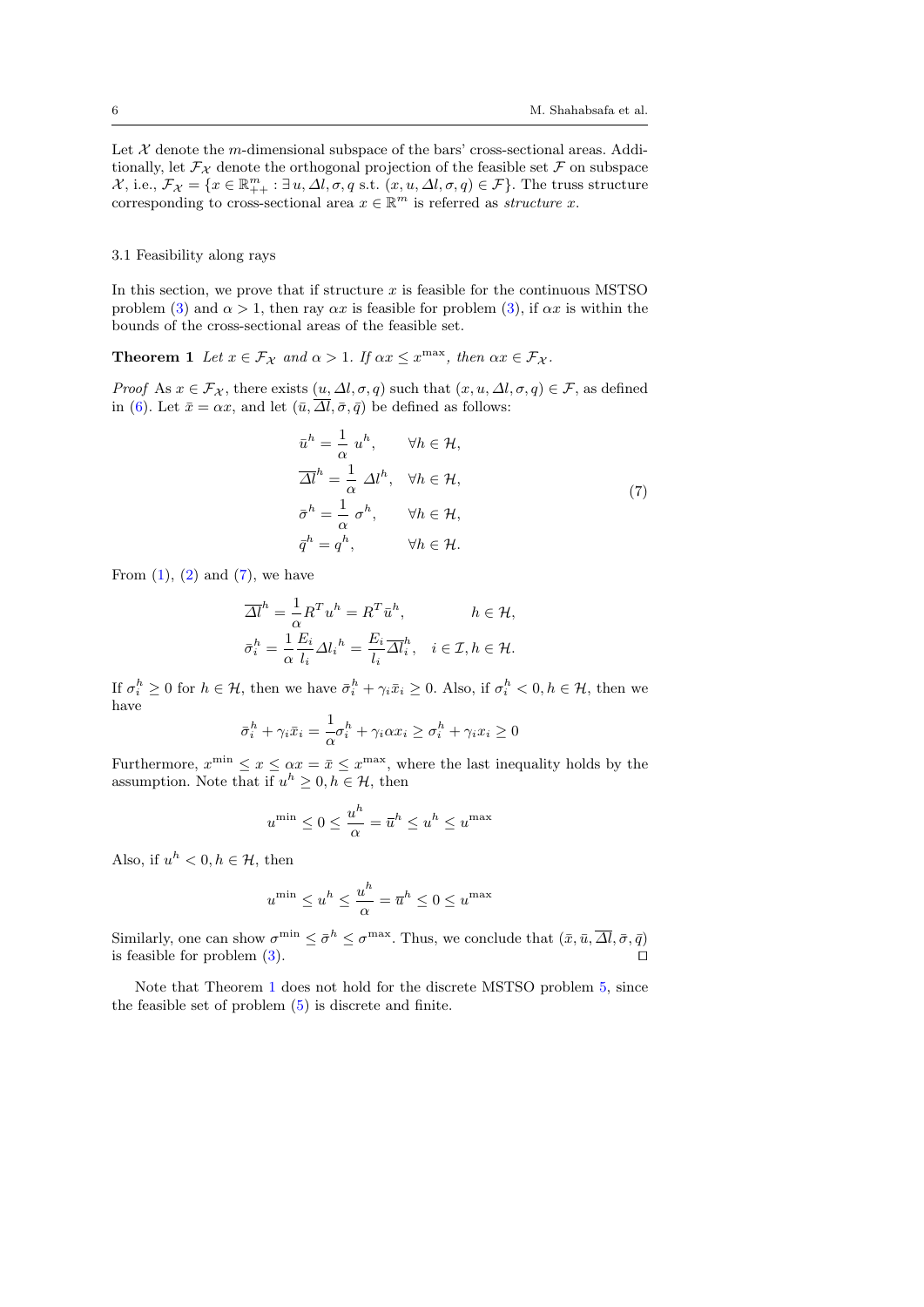3.2 Convex hull of the external force scenarios

Convex combinations of external forces are studied in the shakedown analysis and optimal shakedown design of elsto-plastic trusses under multi-parameter static loading, see, e.g., [Giambanco and Palizzolo](#page-13-7) [\(1995\)](#page-13-7), Kaliszky and Lógó [\(2002\)](#page-14-8), and Atkočiūnas et al. [\(2008\)](#page-13-8). However, to the best of our knowledge, this concept is not studied in the optimal design of the trusses that are limited to have elastic behavior while considering force balance equations, Hooke's law, Euler buckling constraints, yield stress, and displacement bounds.

We prove that a truss structure that withstands a set of external force scenarios, also withstands a force scenario that can be written as a convex combination of the existing external force scenarios. To do so, we prove that if we have a multiscenario truss design problem and add a scenario which is a convex combination of the current external forces, then the feasible set of the problem does not change. Below,  $f := (f^1, f^2, \dots, f^t).$ 

<span id="page-7-1"></span>**Theorem 2** Consider MSTSO problem [\(3\)](#page-4-0). Let  $f^{t+1}$  be a convex combination of the external force scenarios f, and  $\tilde{\mathcal{F}}$  be the feasible set of [\(3\)](#page-4-0) when the external force  $f^{t+1}$  added as a new scenario i.e.  $f \to \tilde{f} := (f^1, \ldots, f^t, f^{t+1})$  and  $\mathcal{H} \to \tilde{\mathcal{H}} :=$  $\mathcal{H} \cup \{t+1\}$ . Then,  $\tilde{\mathcal{F}}_{\mathcal{X}} = \mathcal{F}_{\mathcal{X}}$ .

*Proof* Clearly  $\tilde{\mathcal{F}}_{\mathcal{X}} \subseteq \mathcal{F}_{\mathcal{X}}$ , since  $\tilde{\mathcal{H}} \supset \mathcal{H}$ . Thus, we need to prove that  $\mathcal{F}_{\mathcal{X}} \subseteq \tilde{\mathcal{F}}_{\mathcal{X}}$ . If  $\mathcal{F} = \emptyset$ , then  $\tilde{\mathcal{F}} = \emptyset$ , and the theorem holds. Assume that  $\tilde{\mathcal{F}} \neq \emptyset$ . We have assumed  $\sum_{h\in\mathcal{H}} \lambda_h f^h = f^{t+1}$ , for some  $\lambda_h \geq 0, h \in \mathcal{H}$  such that  $\sum_{h\in\mathcal{H}} \lambda_h = 1$ . Let  $x \in \mathcal{F}_\mathcal{X}$  be given. Then, there exists  $(u, \Delta l, \sigma, q)$  such that  $(x, u, \Delta l, \sigma, q) \in \mathcal{F}$ . Let  $(\tilde{u}, \tilde{\Delta}l, \tilde{q}, \tilde{\sigma})$  be defined as

<span id="page-7-0"></span>
$$
\tilde{q} = \sum_{h \in \mathcal{H}} \lambda_h q^h,
$$
\n
$$
\tilde{u} = \sum_{h \in \mathcal{H}} \lambda_h u^h,
$$
\n
$$
\tilde{\sigma} = \sum_{h \in \mathcal{H}} \lambda_h \sigma^h.
$$
\n(8)

Then we have that

$$
R\tilde{q} = R\left(\sum_{i \in S} \lambda_h q^h\right),
$$
  
= 
$$
\sum_{h \in \mathcal{H}} \lambda_h \left(Rq^h\right),
$$
  
= 
$$
\sum_{h \in \mathcal{H}} \lambda_h f^h,
$$
  
= 
$$
\tilde{f}.
$$
 (9)

<span id="page-7-2"></span>Similarly, all the linear constraints in [\(3\)](#page-4-0) are satisfied. Also notice that the nonlinear constraints  $q_i^{t+1} - x_i \sigma_i^{t+1} = 0$  holds as for fixed x, the constraint becomes linear. Thus, we can conclude that  $(x, u^{t+1}, q^{t+1}, \sigma^{t+1})$ , as defined in [\(8\)](#page-7-0), satisfies all the constraints of problems [\(3\)](#page-4-0) for the external force scenario  $f^{t+1}$ .  $\Box$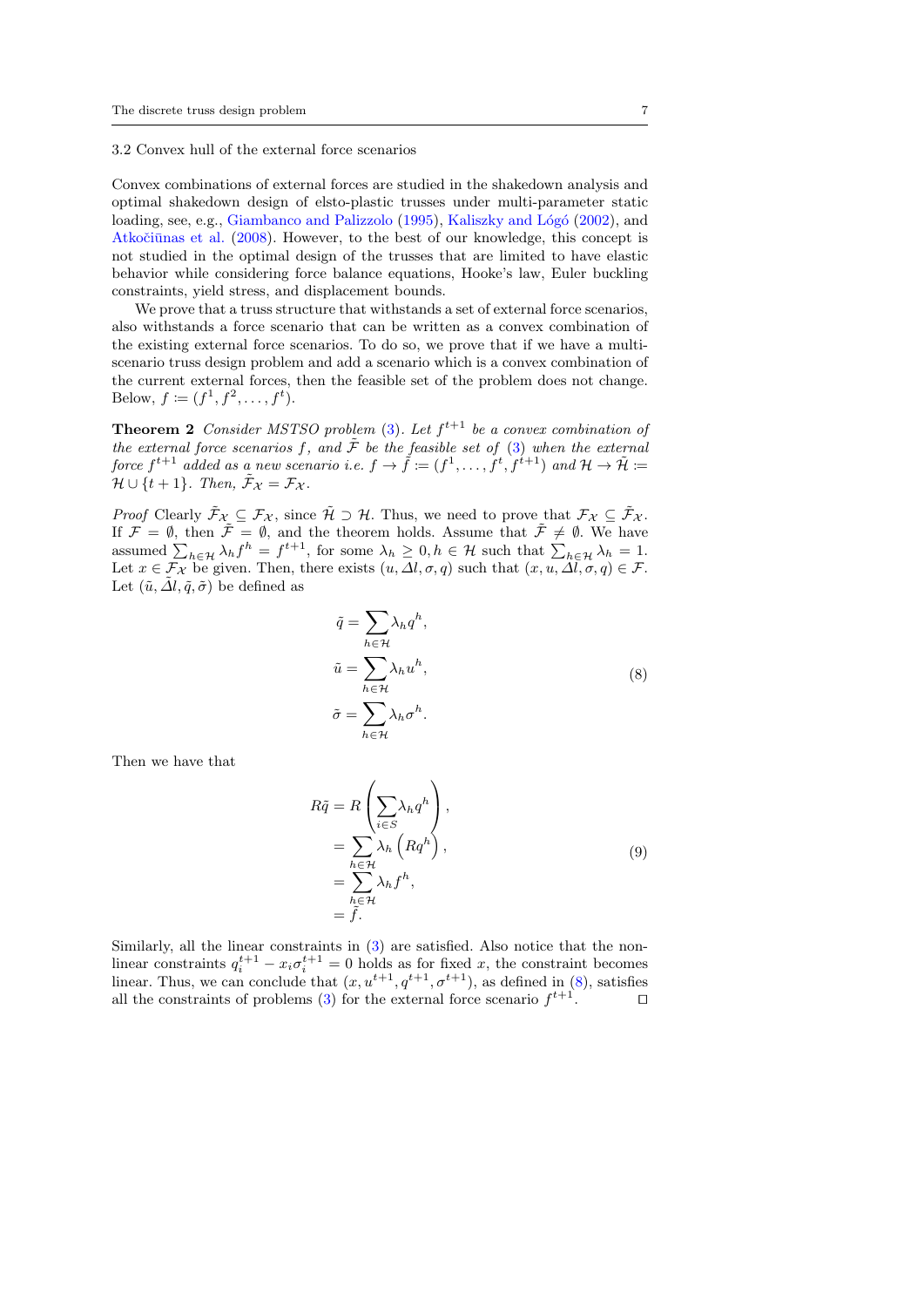Remark 1 Theorem [2](#page-7-1) holds for the discrete MSTSO problem [\(5\)](#page-5-1).

From Theorem [2](#page-7-1) and Remark [1,](#page-7-2) we conclude that adding a new external force which is a convex combination of the current external forces does not change the feasible set of cross-sectional areas of problems [\(3\)](#page-4-0) and [\(5\)](#page-5-1) (proof is for  $\mathcal{F}_{\mathcal{X}}$ ), and thus, the set of optimal cross-sectional areas and the objective values of [\(3\)](#page-4-0) and [\(5\)](#page-5-1) will not change their optimal solutions. We can use this result to reduce the number of scenarios in discrete and continuous MSTSO problems by eliminating the scenarios that are in the convex hull of the rest of the scenarios.

To find out whether an external force scenario  $f^{t+1}$  is a convex combination of other external force scenarios  $f$  one solves the following linear feasibility problem:

<span id="page-8-1"></span>
$$
f^{t+1} = \sum_{h \in \mathcal{H}} \lambda_h f^h,
$$
  

$$
\sum_{h \in \mathcal{H}} \lambda_h = 1,
$$
  

$$
0 \le \lambda_h \le 1, h \in \mathcal{H}.
$$
  
(10)

If [\(10\)](#page-8-1) has a solution, then external force  $f^{t+1}$  is a convex combination of other external force scenarios  $f$  and can be eliminated from the set of external force scenarios without impacting the problem's optimal structures. To identify all the external force scenarios that can be eliminated, one starts by solving the feasibility problem [\(10\)](#page-8-1) for the external force scenario  $f^1$  and eliminate  $f^1$  if the corresponding feasibility problem has a solution, and iteratively do the same for all the other scenarios.

#### <span id="page-8-0"></span>4 Computational experiments for multi-scenario TSO problems

In this section, we present our computational experiments for MSTSO problems. In Section [4.1,](#page-8-2) we demonstrate how adding external force scenarios adversely impacts the solution time. In Section [4.2](#page-8-3) we extend the NS-MILO algorithm, that was developed by [Shahabsafa et al.](#page-14-1) [\(2018\)](#page-14-1), to solve large-scale multi-scenario truss sizing optimization problems, and then in Section [4.3,](#page-9-0) we demonstrate through extensive computational experiments that the extended NS-MILO algorithm is able to solve large-scale MSTSO problems.

#### <span id="page-8-2"></span>4.1 The effect of adding external force scenarios

#### <span id="page-8-3"></span>4.2 Extension of the NS-MILO algorithm

The NS-MILO algorithm is a neighborhood-search based algorithm, proposed by [Shahabsafa et al.](#page-14-1) [\(2018\)](#page-14-1), to solve large-scale truss sizing optimization problems. In the NS-MILO algorithm, MILO<sub>k</sub> subproblems  $(k = 2, 3, 5)$  are iteratively solved, where in a  $\text{MILO}_k$  subproblem, the size of the discrete set for each bar is at most equal to  $k \leq v$ . The NS-MILO algorithm starts by solving the continuous MSTSO problem and using Theorem [1](#page-6-1) to generates a  $\text{MILO}_2$  subproblem based on the solution of the continuous optimization problem (see Algorithm [1](#page-9-1) for details). Then, it continues iteratively solving  $MILO<sub>2</sub>$  subproblems until an initial integer feasible solution is found. After that, it solves a series of  $\text{MILO}_3$  subproblems in a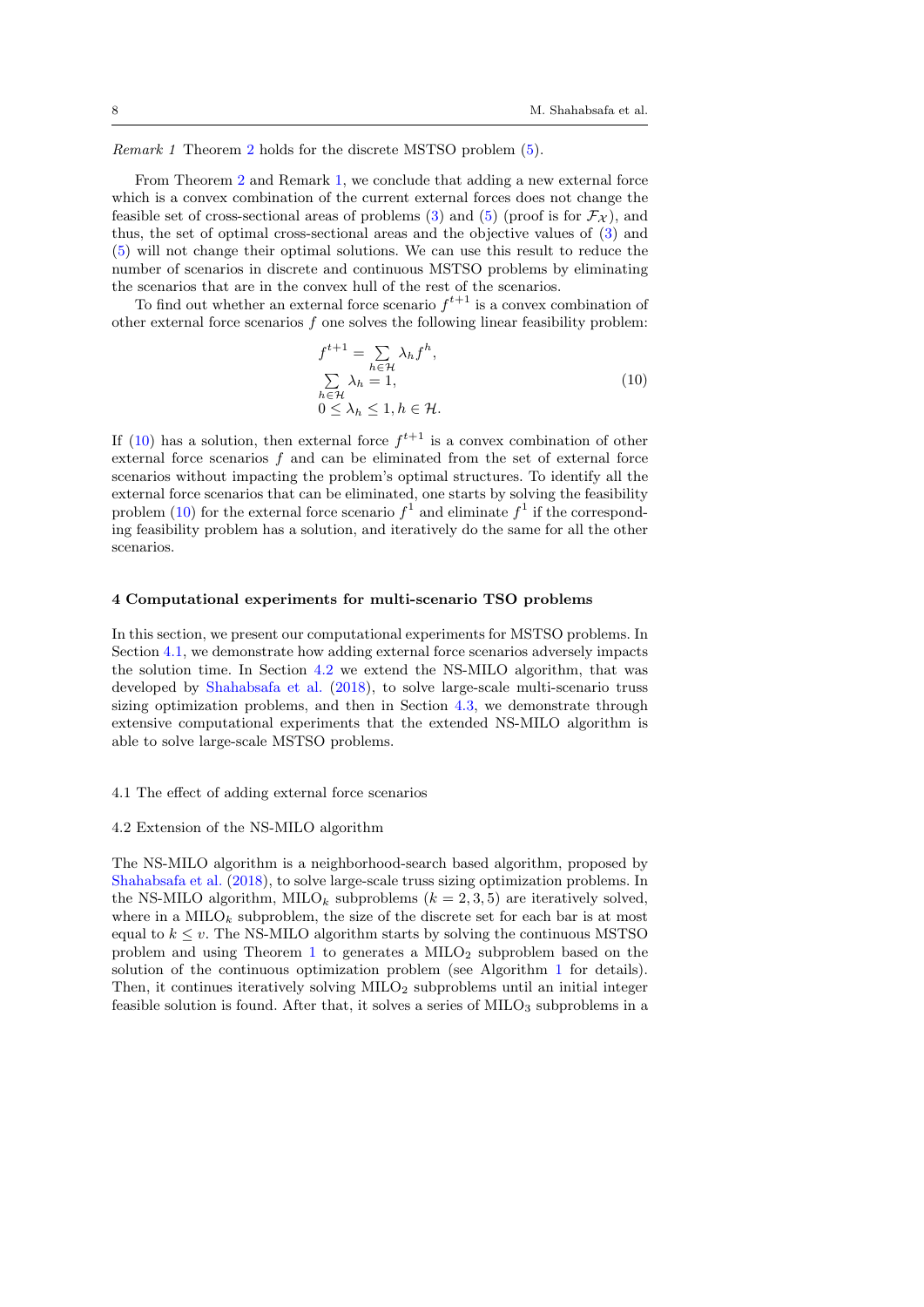given time budget, and ultimately, a series of  $\text{MILO}_5$  subproblems are solved. For additional details of NS-MILO algorithm we refer the reader to [Shahabsafa et al.](#page-14-1) [\(2018\)](#page-14-1).

In order to use the NS-MILO approach for MSTSO problems, we make the following modifications:

- (i) The time budgets of the MILO<sub>2</sub> subproblems are equal to  $tm$  seconds, where  $t$ and  $m$  denote the number of scenarios and the number of bars, respectively. Additionally, the time budgets of other  $MLO_k$  subproblems are equal to  $\beta dkm(1+t^2)$  seconds, where d is the dimension of the truss, and  $\beta$  is the coefficient representing the complexity of the structure. We use  $\beta = 1$  for wing structures and  $\beta = 0.5$  for the cantilever structures presented next.
- (*ii*) Let  $(P_m)$  be the MSTSO problem [\(3\)](#page-4-0), except that we have set  $x_i^{\min} = s_4$ , i.e., the lower bounds of the cross-sectional areas are set to the  $4^{th}$  value of the discrete set. We assumed that  $v \geq 4$ . We have increased  $x_i^{\min}$  so as to move away from the boundaries of the feasible set of the continuous problem and help MILO<sub>2</sub> subproblems to find an initial integer feasible solution.

The NS-MILO algorithm for the MSTSO problems is presented in Algorithm [1.](#page-9-1)

<span id="page-9-1"></span>Algorithm 1 The NS-MILO algorithm for MSTSO problems

```
1: x^0 := Solve (\bar{P})2: \alpha := 13: repeat<br>4: (\hat{x}, i)4: (\hat{x}, \hat{\eta}) := \text{Solve}(\text{MILO}_2(\alpha x^0))<br>5: \alpha := \alpha + 0.1\alpha := \alpha + 0.16: until MILO<sub>2</sub>(\alpha x_0) is feasible
  7: repeat
  8: \eta_{\text{curr}} := \hat{\eta}9: (\hat{x}, \hat{\eta}) \coloneqq FindSol(MILO<sub>3</sub>(\hat{x}))
10: until \hat{\eta} = \eta_{\text{curr}}11: repeat
12: \eta_{\text{curr}} := \hat{\eta}<br>13: (\hat{x}, \hat{\eta}) := F(\hat{\boldsymbol{x}}, \hat{\eta}) := FindSol(MILO<sub>5</sub>(\hat{\boldsymbol{x}}))
14: until \hat{\eta} = \eta_{\text{curr}}15: return \hat{x}
```
<span id="page-9-0"></span>4.3 Computational experiments of the NS-MILO algorithm

In Section [4.3.1,](#page-9-2) we present the results on the well-known 72-bar truss and compare the solution obtained by the NS-MILO approach with that of other methods used in the literature to solve the problem. Additionally, to demonstrate how the NS-MILO approach scales as the size of a MSTSO problem grows, we present computational results for the multi-scenario cantilever trusses and wing trusses in Sections [4.3.2](#page-10-0) and [4.3.3,](#page-12-0) respectively.

#### <span id="page-9-2"></span>4.3.1 72-bar truss

A solution to the 72-bar instance that satisfies Euler buckling constraints has not been reported in the literature. Thus to benchmark the NS-MILO approach for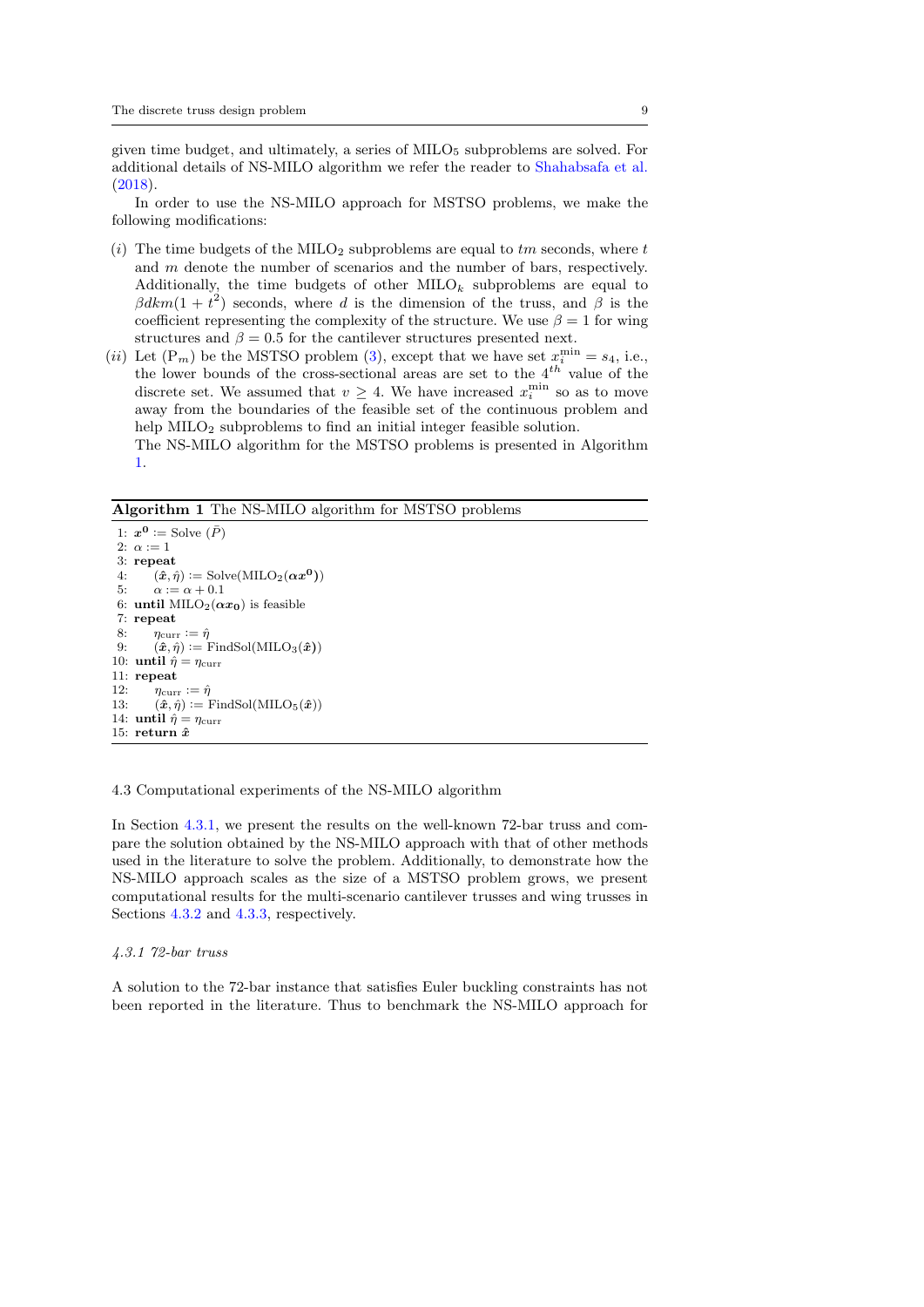this instance, we show in Table [1](#page-10-1) the results of the 72-bar instance without Euler buckling constraints. As we can see, the weight of the solution of the continuous model  $(?)$  matches that of the solution by Haftka and Gürdal  $(2012)$  with  $0.1\%$ precision. Additionally, the solution of the discrete model obtained by the NS-MILO approach in 0.29 hour is the same as the ones by ?, [Sadollah et al.](#page-14-9) [\(2015\)](#page-14-9), and [Ho-Huu et al.](#page-13-10) [\(2016\)](#page-13-10). Note that we let the full-MILO approach run for 120 hrs for the 72-bar instance without Euler buckling constraints, and the optimality gap is still 32.61% when the full-MILO approach stops.

<span id="page-10-1"></span>Table 1: Solution  $(in^2)$  and the weights (lbm) for the 72-bar truss problem without Euler buckling constraints.

|           | Continuous |        | Discrete |            |          |        |          |        |                   |        |  |
|-----------|------------|--------|----------|------------|----------|--------|----------|--------|-------------------|--------|--|
|           | Haftka     | Model  | Wu       | Kaveh      | Sadollah | Kaveh  | Sadollah | Ho-Huu |                   |        |  |
| Vars.     | and        | (?)    | and      | and        | et al.   | and    | et al.   | et al. | Full-MILO NS-MILO |        |  |
|           | Gürdal     |        | Chow     | Talatahari | (?)      | Ghazan | (2015)   | (2016) |                   |        |  |
|           | (2012)     |        | (1995)   | (2009)     |          | (?)    |          |        |                   |        |  |
| $1 - 4$   | 0.157      | 0.156  | 0.196    | 0.196      | 1.800    | 0.196  | 0.196    | 0.196  | 0.196             | 0.196  |  |
| $5 - 12$  | 0.536      | 0.546  | 0.602    | 0.563      | 0.602    | 0.563  | 0.563    | 0.563  | 0.563             | 0.563  |  |
| $13 - 16$ | 0.410      | 0.410  | 0.307    | 0.442      | 0.111    | 0.391  | 0.391    | 0.391  | 0.442             | 0.391  |  |
| 17-18     | 0.569      | 0.570  | 0.766    | 0.563      | 0.111    | 0.563  | 0.563    | 0.563  | 0.602             | 0.563  |  |
| 19-22     | 0.507      | 0.524  | 0.391    | 0.563      | 1.266    | 0.563  | 0.563    | 0.563  | 0.785             | 0.563  |  |
| 23-30     | 0.520      | 0.517  | 0.391    | 0.563      | 0.563    | 0.563  | 0.563    | 0.563  | 0.563             | 0.563  |  |
| 31-34     | 0.100      | 0.100  | 0.141    | 0.111      | 0.111    | 0.111  | 0.111    | 0.111  | 0.111             | 0.111  |  |
| 35-36     | 0.100      | 0.100  | 0.111    | 0.250      | 0.111    | 0.111  | 0.111    | 0.111  | 0.111             | 0.111  |  |
| 37-40     | 1.280      | 1.268  | 1.800    | 1.228      | 0.442    | 1.228  | 1.228    | 1.228  | 1.000             | 1.228  |  |
| 41-48     | 0.515      | 0.512  | 0.602    | 0.563      | 0.442    | 0.442  | 0.442    | 0.563  | 0.563             | 0.563  |  |
| 49-52     | 0.100      | 0.100  | 0.141    | 0.111      | 0.111    | 0.111  | 0.111    | 0.111  | 0.111             | 0.111  |  |
| 53-54     | 0.100      | 0.100  | 0.307    | 0.111      | 0.111    | 0.111  | 0.111    | 0.111  | 0.111             | 0.111  |  |
| 55-58     | 1.897      | 1.886  | 1.563    | 1.800      | 0.196    | 1.990  | 1.990    | 1.990  | 1.990             | 1.990  |  |
| 59-66     | 0.516      | 0.512  | 0.766    | 0.442      | 0.563    | 0.563  | 0.563    | 0.442  | 0.442             | 0.442  |  |
| 67-70     | 0.100      | 0.100  | 0.141    | 0.141      | 0.442    | 0.111  | 0.111    | 0.111  | 0.111             | 0.111  |  |
| 71-72     | 0.100      | 0.100  | 0.111    | 0.111      | 0.602    | 0.111  | 0.111    | 0.111  | 0.111             | 0.111  |  |
| W(lbm)    | 379.66     | 379.61 | 427.20   | 393.38     | 390.73   | 389.33 | 389.33   | 389.33 | 392.96            | 389.33 |  |

Furthermore, the solution provided by the NS-MILO approach for the 72-bar truss with Euler buckling constraints is presented in Table [2.](#page-11-0) As we can see, the solution provided by the NS-MILO approach is better than that of the full-MILO approach. Note that the NS-MILO approach provided the solution in 27 s, while the full-MILO approach produced the solution in 24 hrs.

#### <span id="page-10-0"></span>4.3.2 Multi-scenario 2D and 3D cantilever trusses

Results of the 2D cantilever trusses with two scenarios are presented in Table [3.](#page-11-1) As we can see, the solutions obtained by the NS-MILO approach are equal to the ones obtained by the full-MILO approach for the instances with 20 and 60 bars. In all the trusses with more than 60 bars, the solution provided by the NS-MILO approach is better than the one provided by the full-MILO approach. For instance, the solution provided by the NS-MILO approach for the 2D cantilever truss with 300 bars is %15 lighter than the solution obtained by the full-MILO approach. Furthermore, the NS-MILO approach was able to get the solutions significantly faster than the full-MILO approach in all the 2D cantilever trusses.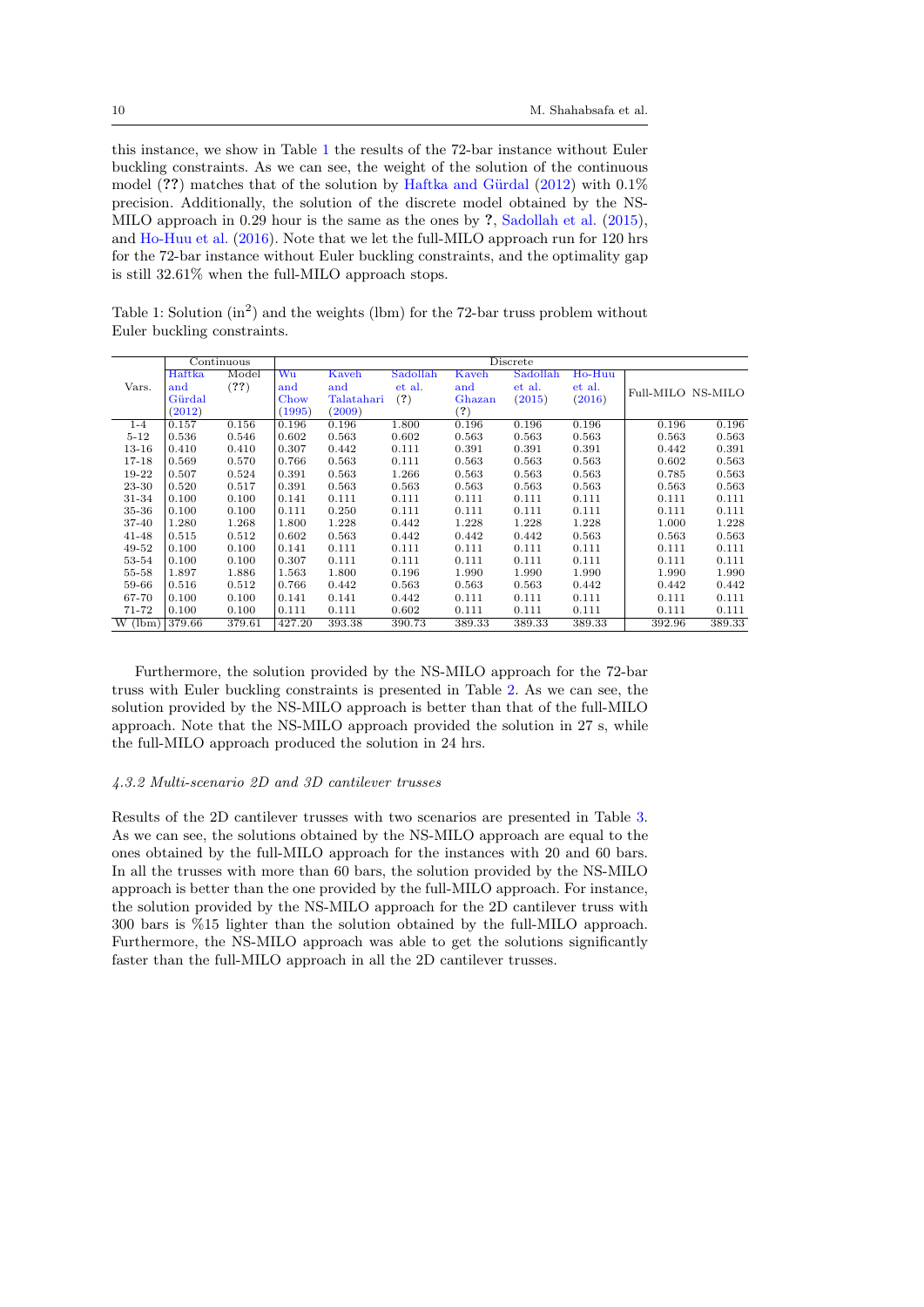<span id="page-11-0"></span>Table 2: Cross-sectional areas  $(in^2)$  and the weights (lbm) for the 72-bar truss problem solutions with Euler buckling constraints.

|                 |             | Discrete  |          |  |  |  |
|-----------------|-------------|-----------|----------|--|--|--|
| Vars.           | Continuous  | Full-MILO | NS-MILO  |  |  |  |
| $1 - 4$         | 1.470       | 1.457     | 1.457    |  |  |  |
| $5 - 12$        | 2.283       | 2.380     | 2.380    |  |  |  |
| $13\hbox{--}16$ | 1.649       | 1.990     | 1.620    |  |  |  |
| $17 - 18$       | 2.774       | 2.630     | 2.880    |  |  |  |
| $19 - 22$       | 1.498       | 1.563     | 1.563    |  |  |  |
| $23 - 30$       | 1.776       | 1.800     | 1.800    |  |  |  |
| 31–34           | 0.100       | 0.196     | 0.196    |  |  |  |
| $35 - 36$       | 0.330       | 0.785     | 0.442    |  |  |  |
| $37 - 40$       | 1.518       | 1.563     | 1.620    |  |  |  |
| $41 - 48$       | 1.933       | 1.990     | 1.990    |  |  |  |
| $49 - 52$       | 0.482       | 0.391     | 0.442    |  |  |  |
| $53 - 54$       | 0.825       | 0.602     | 0.766    |  |  |  |
| $55 - 58$       | 2.084       | 1.990     | 1.800    |  |  |  |
| 59–66           | 1.906       | 1.990     | 1.990    |  |  |  |
| $67 - 70$       | $\;\:0.321$ | 0.391     | 0.442    |  |  |  |
| $71 - 72$       | 0.100       | 0.111     | 0.111    |  |  |  |
| W               | 1264.750    | 1316.148  | 1302.500 |  |  |  |

<span id="page-11-1"></span>Table 3: Weights (kg) and the solution times (s) for the two-scenario 2D cantilever instances using the NS-MILO approach.

| $n_{h}$ |     | t              |        | Full-MILO |         |        |           |           |
|---------|-----|----------------|--------|-----------|---------|--------|-----------|-----------|
|         | m   |                | $w_f$  | $t_f$     | $n_{s}$ | $w_n$  | $t_n$     | $w_f/w_n$ |
| 4       | 20  | $\overline{2}$ | 10.31  | 281.31    | 9       | 10.31  | 3.66      | 1.00      |
| 12      | 60  | $\overline{2}$ | 37.15  | 86,400.03 | 9       | 37.15  | 1,553.20  | 1.00      |
| 20      | 100 | $\overline{2}$ | 74.20  | 86,400.07 | 14      | 73.95  | 6,221.25  | 1.00      |
| 28      | 140 | $\overline{2}$ | 119.08 | 86,400.02 | 23      | 119.01 | 7,309.91  | 1.00      |
| 36      | 180 | 2              | 259.68 | 86,400.08 | 10      | 191.80 | 7,755.97  | 1.35      |
| 44      | 220 | $\overline{2}$ | 321.42 | 86,400.11 | 16      | 288.22 | 13,616.79 | 1.12      |
| 52      | 260 | 2              | 518.21 | 86,400.13 | 22      | 397.79 | 13,684.09 | 1.30      |
| 60      | 300 | 2              | 558.01 | 86,400.02 | 19      | 471.61 | 23,177.21 | 1.18      |

Results of the 3D cantilever trusses with two and three scenarios are presented in Table [4.](#page-12-1) As we can see, the solution provided by the NS-MILO approach for the 3D cantilever truss with 20 bars is the same as th one provided by the full-MILO approach. In all the 3D cantilever trusses with more than 20 bars, the solution obtained by the NS-MILO approach is better than the one provided by the full-MILO approach, and the gap between the weight of the solution provided by the NS-MILO and full-MILO approaches increases rapidly as the size of the problem grows. For instance, the weights of the solutions obtained by the NS-MILO approach for the two-scenario and three-scenario 3D cantilever truss with 300 bars are only %15.8 and %16.3 of the one generated by the full-MILO approach, respectively. In other words, the solution obtained by the full-MILO approach is more than six times heavier than the solution obtained by the NS-MILO approach for the 3D cantilever truss with 300 bars. Except for the three-scenario cantilever with 220 bars, the NS-MILO approach required significantly less time than the 24 hrs allocated to the full-MILO approach.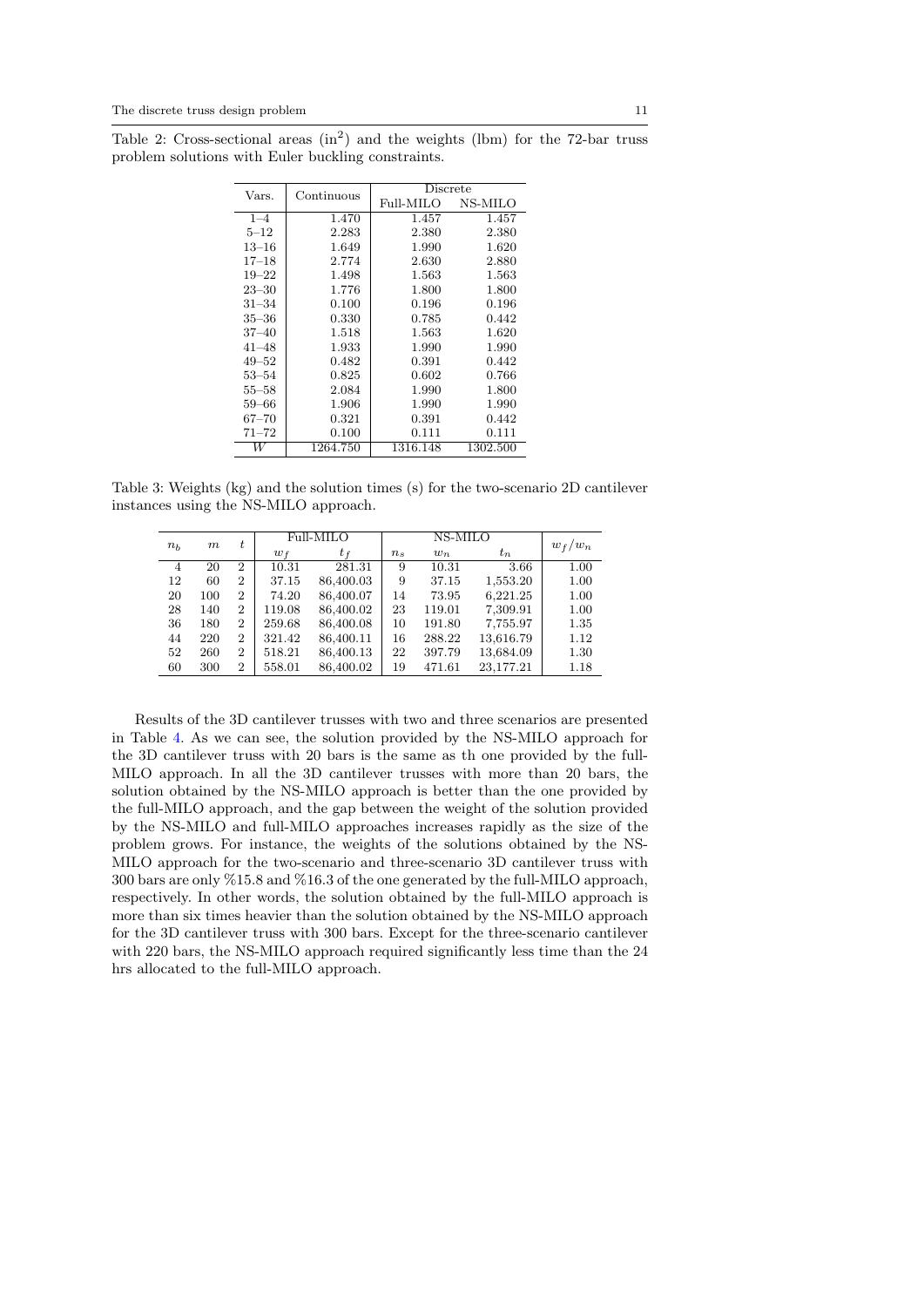| n <sub>b</sub> | $_{m}$ | t                | Full-MILO |          | $w_f/w_n$ |        |           |      |
|----------------|--------|------------------|-----------|----------|-----------|--------|-----------|------|
|                |        |                  | $w_f$     | $t_f$    | $n_{s}$   | $w_n$  | $t_n$     |      |
| 1              | 20     | $\boldsymbol{2}$ | 13.47     | 86400.01 | 15        | 13.47  | 41.33     | 1.00 |
|                |        | 3                | 14.28     | 86400.00 | 13        | 14.28  | 1317.91   | 1.00 |
| 3              | 60     | $\overline{2}$   | 41.07     | 86400.01 | 13        | 33.62  | 5424.24   | 1.22 |
|                |        | 3                | 39.63     | 86400.01 | 8         | 37.62  | 7521.81   | 1.05 |
| 5              | 100    | $\overline{2}$   | 73.77     | 86400.05 | 13        | 55.74  | 5623.09   | 1.32 |
|                |        | 3                | 105.42    | 86400.02 | 18        | 62.38  | 17388.69  | 1.69 |
| 7              | 140    | $\overline{2}$   | 199.50    | 86400.03 | 23        | 100.73 | 16165.49  | 1.98 |
|                |        | 3                | 202.93    | 86400.02 | 24        | 108.72 | 37528.54  | 1.87 |
| 9              | 180    | $\overline{2}$   | 345.11    | 86400.02 | 16        | 139.78 | 19032.60  | 2.47 |
|                |        | 3                | 375.75    | 86400.04 | 20        | 162.43 | 47978.13  | 2.31 |
| 11             | 220    | $\overline{2}$   | 549.47    | 86400.06 | 11        | 179.00 | 20693.89  | 3.07 |
|                |        | 3                | 701.82    | 86400.05 | 20        | 192.46 | 121163.95 | 3.65 |
| 13             | 260    | $\overline{2}$   | 714.18    | 86400.06 | 9         | 225.08 | 17297.92  | 3.17 |
|                |        | 3                | 978.16    | 86400.06 | 11        | 243.02 | 48180.25  | 4.03 |
| 15             | 300    | $\overline{2}$   | 1847.84   | 86400.01 | 10        | 293.33 | 26139.16  | 6.30 |
|                |        | 3                | 1970.40   | 86400.08 | 11        | 322.91 | 48251.02  | 6.10 |

<span id="page-12-1"></span>Table 4: Weights (kg) and the solution times (s) for the multi-scenario 3D cantilever instances using the NS-MILO approach.

#### <span id="page-12-0"></span>4.3.3 Multi-scenario wing trusses

Results of the 2-scenario and 3-scenario wing trusses are presented in Table [5.](#page-13-11) As we can see, the solutions provided by the NS-MILO approach are significantly better than the ones obtained by the full-MILO approach, and the difference between the weights of the solutions provided by the NS-MILO and full-MILO approaches increases as the size of the wing truss increases. For the 2-scenario and 3-scenario wing truss with 315 bars, solutions provided by the full-MILO approach are 9.61 and 8.91 times heavier than the ones obtained by the NS-MILO approach. The primary reason that full-MILO fails in solving large-scale multi-scenario wing trusses is that solving the continuous relaxation problems at the nodes of the branch and bound tree takes excessive time.

Observe that, within the 24-hour time budget, the number of nodes explored by Gurobi in the B&B algorithm in the full-MILO approach decreases rapidly as the size of the problem grows and as the number of the scenarios increases. For instance, for the 2-scenario wing truss with 315 bars, Gurobi, which is set to use 10 threads, has explored only 288 nodes, implying that on average the continuous relaxation at each node is solved in 3,000 s. For the 3-scenario wing trusses with 279 and 315 bars, Gurobi was not able to solve the continuous relaxation at the root node in 24 hrs. The solutions reported by Gurobi for these two problems are obtained by the heuristics that the solver utilizes to generate initial integer feasible solutions.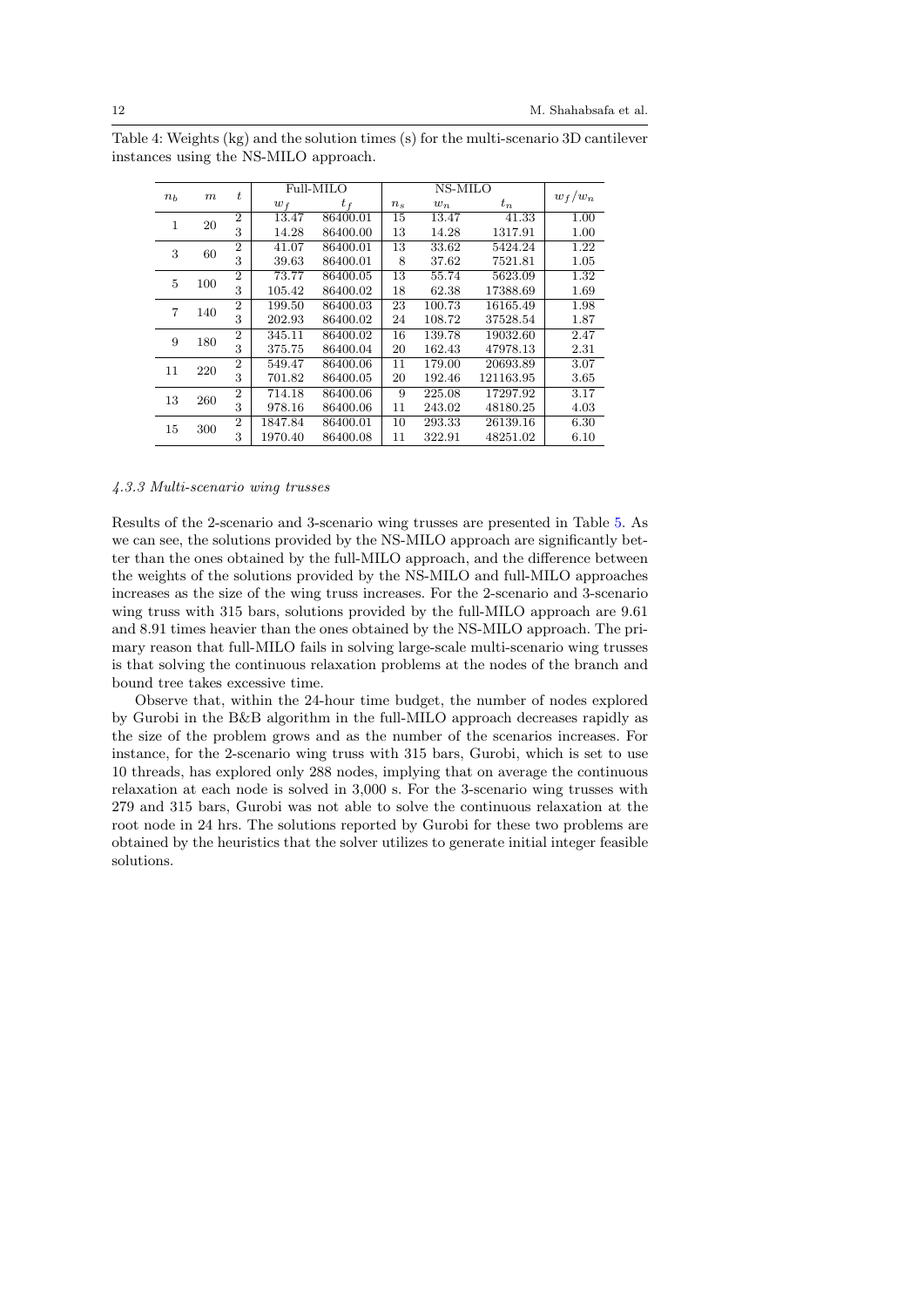|                  |                |           |           |           |         | NS-MILO   |            |      |
|------------------|----------------|-----------|-----------|-----------|---------|-----------|------------|------|
| $\boldsymbol{m}$ | t.             |           | Full-MILO |           |         | $w_f/w_n$ |            |      |
|                  |                | B&B nodes | $w_f$     | $t_f$     | $n_{s}$ | $w_n$     | $t_n$      |      |
| 81               | $\overline{2}$ | 213,902   | 24,953.10 | 86,400.01 | 74      | 18,730.90 | 17,120.41  | 1.33 |
|                  | 3              | 22,952    | 45,989.98 | 86,400.04 | 70      | 19,334.45 | 21,479.01  | 2.38 |
| 117              | $\overline{2}$ | 39,808    | 47.131.95 | 86,400.05 | 46      | 14,246.51 | 36,734.13  | 3.30 |
|                  | 3              | 600       | 81,981.44 | 86,400.02 | 44      | 14,354.08 | 50,541.50  | 5.71 |
| 153              | $\overline{2}$ | 29,339    | 43,995.13 | 86,400.07 | 19      | 12,104.99 | 23,940.06  | 3.63 |
|                  | 3              | 20        | 74,600.89 | 86,400.32 | 41      | 12,306.48 | 83,625.31  | 6.06 |
| 207              | $\overline{2}$ | 6,510     | 62,157.36 | 86,400.06 | 31      | 10,399.04 | 47,733.30  | 5.98 |
|                  | 3              | 0         | 67,885.71 | 86,400.04 | 39      | 10,466.81 | 108,493.33 | 6.49 |
| 243              | $\overline{2}$ | 1,009     | 72,658.38 | 86,400.06 | 26      | 10,228.69 | 86,057.75  | 7.10 |
|                  | 3              | 15        | 72,658.38 | 86,400.07 | 42      | 10,033.00 | 180,992.04 | 7.24 |
| 279              | $\overline{2}$ | 181       | 86,170.94 | 86,400.03 | 22      | 9,661.80  | 67,236.63  | 8.92 |
|                  | 3              | 0         | 86,170.94 | 86,400.28 | 26      | 9,984.50  | 191,646.64 | 8.63 |
| 315              | $\overline{2}$ | 288       | 91,718.83 | 86,400.11 | 16      | 9,545.63  | 82,027.25  | 9.61 |
|                  | 3              | $\theta$  | 91,718.83 | 86,400.17 | 31      | 9.742.68  | 466,123.89 | 9.41 |

<span id="page-13-11"></span>Table 5: Weights (kg) and the solution times (s) for the multi-scenario wing trusses using the NS-MILO approach.

#### References

- <span id="page-13-2"></span>Achtziger, W. (1998). Multiple-load truss topology and sizing optimization: Some properties of minimax compliance. Journal of Optimization Theory and Applications, 98(2):255–280.
- <span id="page-13-4"></span>Alvarez, F. and Carrasco, M. (2005). Minimization of the expected compliance as an alternative approach to multiload truss optimization. Structural and Multidisciplinary Optimization, 29(6):470–476.
- <span id="page-13-8"></span>Atkočiūnas, J., Merkevičiūtė, D., and Venskus, A. (2008). Optimal shakedown design of bar systems: Strength, stiffness and stability constraints. Computers & Structures, 86(17):1757–1768.
- <span id="page-13-1"></span>Bendsøe, M. P., Daz, A. R., Lipton, R., and Taylor, J. E. (1995). Optimal design of material properties and material distribution for multiple loading conditions. International Journal for Numerical Methods in Engineering, 38(7):1149–1170.
- <span id="page-13-5"></span>Calafiore, G. C. and Dabbene, F. (2008). Optimization under uncertainty with applications to design of truss structures. Structural and Multidisciplinary Optimization, 35(3):189–200.
- <span id="page-13-3"></span>Csbfalvi, A. (2018). Structural optimization under uncertainty in loading directions: Benchmark results. Advances in Engineering Software, 120:68 – 78. Civil-Comp - Part 2.
- <span id="page-13-0"></span>Dorn, W. S., Gomory, R. E., and Greenberg, H. J. (1964). Automatic design of optimal structures. Journal de Mecanique, 3:25–52.
- <span id="page-13-6"></span>Dunning, P. D., Kim, H. A., and Mullineux, G. (2011). Introducing loading uncertainty in topology optimization. AIAA Journal, 49(4):760–768.
- <span id="page-13-7"></span>Giambanco, F. and Palizzolo, L. (1995). Optimality conditions for shakedown design of trusses. Computational Mechanics, 16(6):369–378.
- <span id="page-13-9"></span>Haftka, R. T. and Gürdal, Z. (2012). Elements of Structural Optimization. Springer Science & Business Media.
- <span id="page-13-10"></span>Ho-Huu, V., Nguyen-Thoi, T., Vo-Duy, T., and Nguyen-Trang, T. (2016). An adaptive elitist differential evolution for optimization of truss structures with discrete design variables. Computers and Structures, 165:59–75.